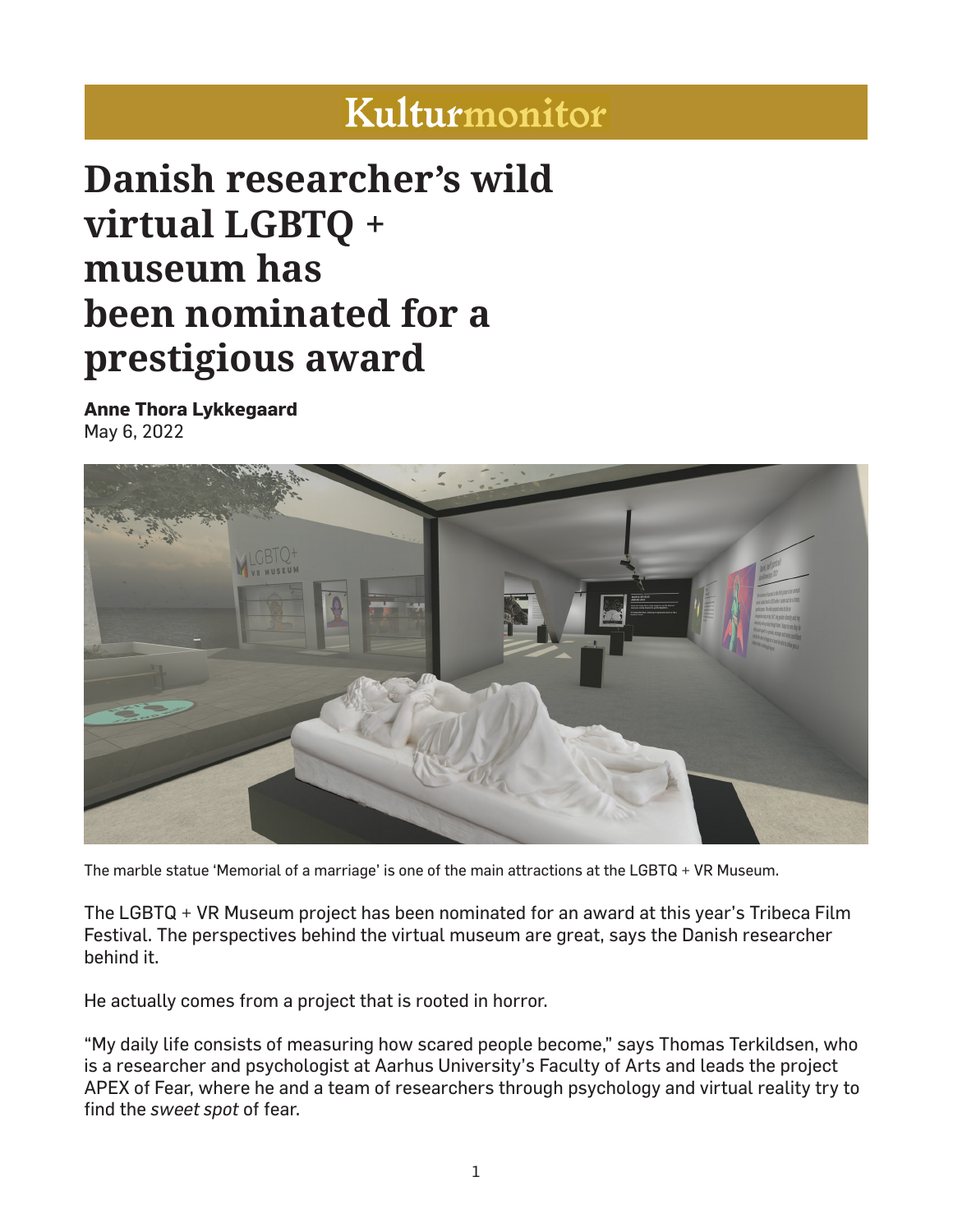But right now, much of Thomas Terkildsen's time is spent getting ready to go to the Tribeca Film Festival in early June.

The project LGBTQ + VR Museum has been nominated for an award in the category 'New Voices'. A project that Thomas Terkildsen is the main architect behind together with his English colleague Antonia Forster. Architect in the sense that it is actually Thomas Terkildsen who has designed the entire virtual museum.

"It is not difficult to put up an extra wall or expand the museum if that is what you need. There one is somewhat more limited in the physical world. That way, it is extremely powerful, "says Thomas Terkildsen.

Stand with the museum objects in your hands

The museum is, as museums are most. It contains objects and art that tell a story. But this virtual reality museum is the first of its kind, according to the researchers behind it, who tell the stories of LGBTQ + people.

Thomas Terkildsen and Antonia Forster - who are both under the LGBTQ + umbrella - have asked people in the environment about objects that tell a personal story.

The objects have been photographed by researchers using a technology called photogrammetry, which creates a virtual 3D object of a physical object.

Therefore, at the VR Museum you can stand with a pair of shoes that a woman got married in, see a book that a man used to tell his parents that he was gay, or get really close to the museum's main attraction - a marble statue of two women sleeping while holding each other.

The statue, 'Memorial to a Marriage', was created by Patricia Cronin and shows herself and her wife, but was created back in 2002, when it was not legal to enter into a marriage with one of the same sex.

"For us, the goal is to provide a space where stories from this environment can be told. It is rarely the stories of the marginalized that we get told in the classical museums, which most often make room for the stories of the white, gay, heterosexual men, «says Thomas Terkildsen and continues:

"None of us had the opportunity to make a physical museum, but we wanted to do something to unfold these stories. There, the virtual space is obvious. "

## **Get transported into another world**

For the Tribeca Film Festival, guests will be able to experience the LGBTQ + VR Museum, and the plan is then to make it available free of charge, so that anyone with a VR headset will be able to visit the museum.

For the festival, guests can also be equipped with a heart rate monitor and a sweat production meter in the palms. Because even though the project was not created for a research purpose, it is still interesting for Thomas Terkildsen to measure how audiences react to the museum's content.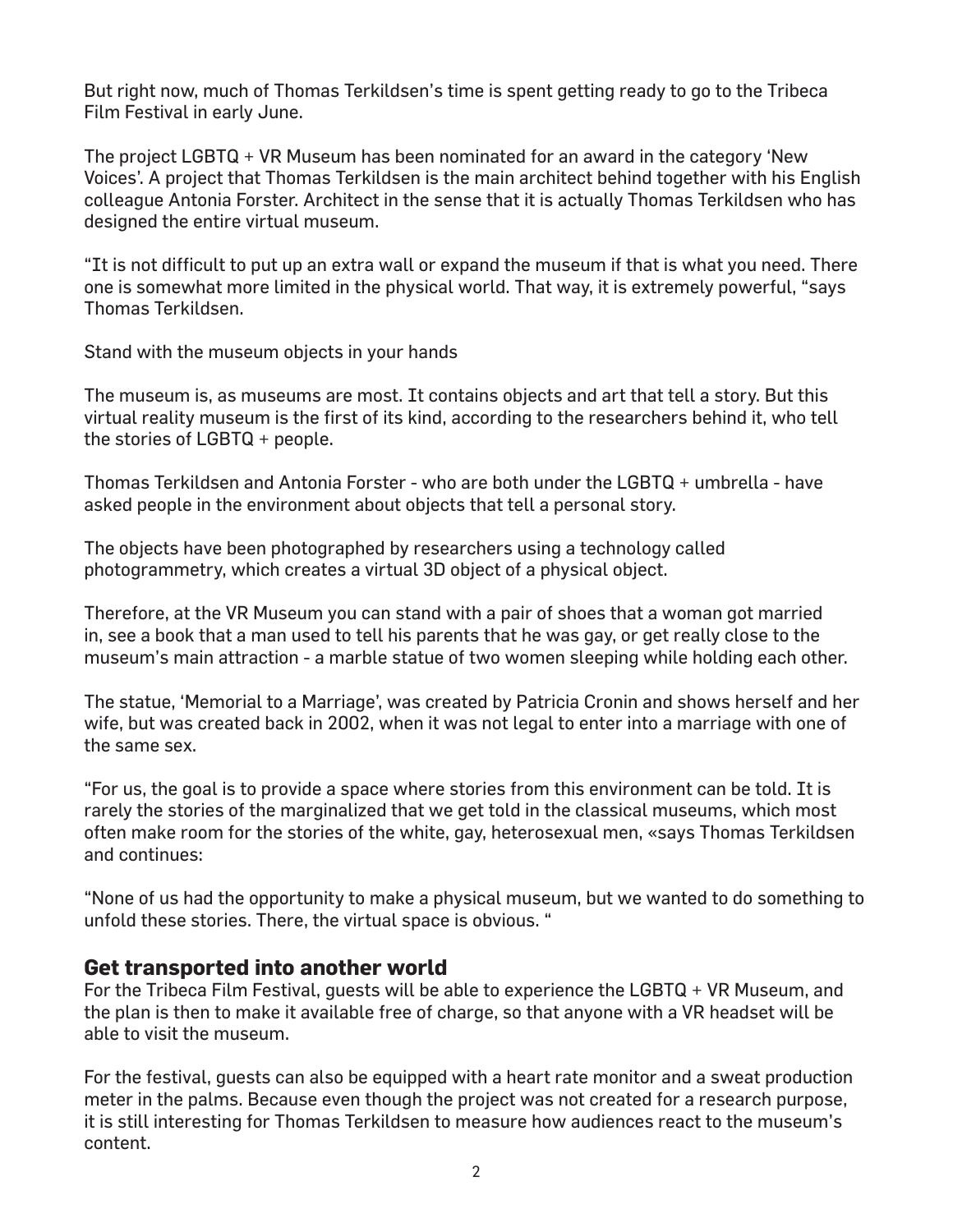

'Virtual reality provides really good opportunities to examine how people react emotionally to what they see. Hopefully you will see - and feel - that the stories from these people reason in one. That we are emotional beings, and it is we who must create a world where we can all be," says Thomas Terkildsen and continues:

"Basically, it's about being able to create an understanding of worlds that you are not a part of. For example, a VR project on climate change has shown that people changed their minds about climate change by being in Greenland and watching the ice melt through VR. It can really be something to be transported into life worlds that you do not have access to - and it is also interesting from a purely research point of view. "

## **The museum is expanding**

The plan with the museum is that new objects can enter it on an ongoing basis. For example, Antonia Forster and Thomas Terkildsen have been asked by the Danish consulate in New York if they want to make an exhibition where they tell stories from the LGBTQ + community in New York.

»We hope that we can create a platform where we can have a large catalog of stories, so you can visit the museum more than once and always get new stories. And then it could be interesting if museums or other organizations in the real world can see an idea in having this kind of exhibition with them, so that we can create real change, "he says.

The VR Museum will be available for download immediately after the Tribeca festival.